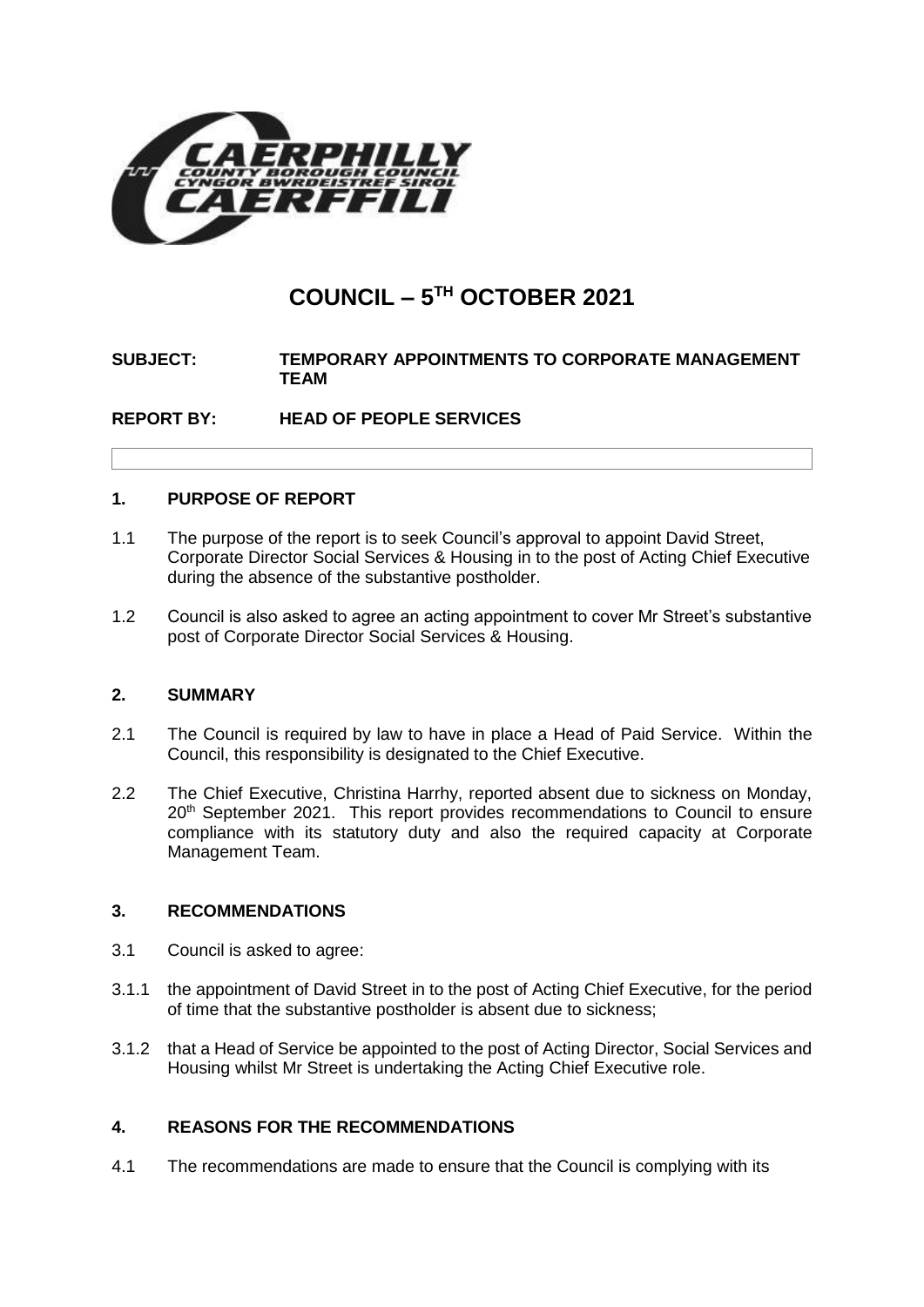statutory duty to have in place a Head of Paid Service and to ensure that the Council has effective leadership to provide ongoing continuity for the organisation to deliver services to the residents of the County Borough.

### **5. THE REPORT**

- 5.1 The Chief Executive, Christina Harrhy, reported absent due to sickness on Monday, 20<sup>th</sup> September 2021 and has a fit note that certifies her absence from work until the end of the calendar year.
- 5.2 As stated, the Council is required by law to have in place a Head of Paid Service. Within the Council, this responsibility is designated to the Chief Executive.
- 5.3 Members will be aware that we do not have a Deputy Chief Executive in the Corporate Management Team Structure, who could cover the temporary absence of the Chief Executive.
- 5.4 Currently, the Authority is still responding to the significant ongoing challenges presented by the Covid pandemic, is engaged in a number of corporate reviews in accordance with the Transformation Programme and also significant projects, including City Deal, Twenty First Century Schools and of course the management of the Medium-Term Financial Plan (MTFP).
- 5.5 The Chief Executive is responsible for leading the Council's Corporate Management Team to ensure a clear strategic direction to the Council.
- 5.6 Section 5a of the Council's constitution confirms for *the 'Determination of any urgent matter in the purview of the Council, the Cabinet or any committee of these where it is impractical to convene a meeting of that body to consider the matter' power is delegated to the 'Chief Executive or in his/her absence any Director.'*
- 5.7 David Street, Corporate Director, Social Services & Housing, has undertaken this responsibility in the Chief Executive's absence. This report, therefore, seeks agreement for him to be appointed to the post of Acting Chief Executive with effect from Monday, 20<sup>th</sup> September 2021, until the substantive Chief Executive returns to work. We know the absence will be at least until 31st December 2021.
- 5.8 It is not practically possible for Mr Street to undertake the post of Acting Chief Executive in addition to his substantive post of Corporate Director. Members are consequently asked to agree that a Head of Service be appointed to the post of Acting Director, Social Services and Housing whilst Mr Street is undertaking the Acting Chief Executive role.
- 5.9 There may be further backfill requirements lower down in the structure after these two temporary appointments are made, which will be subject to discussion between Mr Street, whoever is appointed to the post of Acting Corporate Director, Social Services and Housing and the Cabinet Member for Social Care.
- 5.10 Members are asked to note that Welsh Government have been notified that Council are being asked to approve the Acting Chief Executive appointment.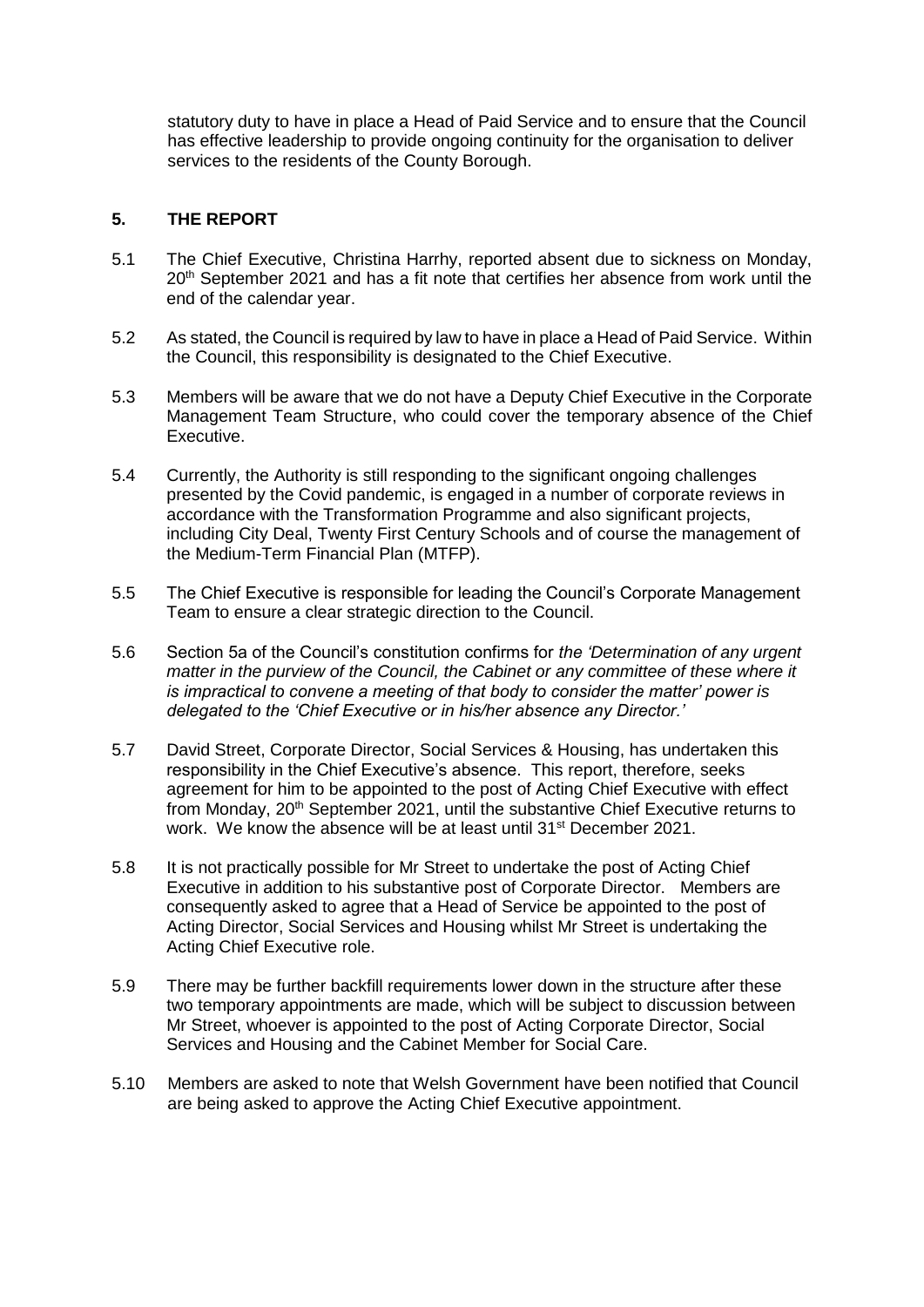#### 5.11 **Conclusion**

The temporary arrangements outlined in this report will ensure that the Council complies with its statutory requirements to have in place a Head of Paid Service and also ensures that the Council has effective leadership at such a critical time.

#### 6. **ASSUMPTIONS**

6.1 There are no assumptions made within this report.

#### 7. **SUMMARY OF INTEGRATED IMPACT ASSESSMENT**

7.1 An Integrated Impact Assessment has not been produced as the contents of this report relate to a temporary situation and the recommendations ensure that the Council complies with its statutory duty.

#### **8. FINANCIAL IMPLICATIONS**

- 8.1 The additional monthly cost (including oncosts) for the Corporate Director, Social Services & Housing to act as Chief Executive is £1,555.
- 8.2 The additional monthly cost (including oncosts) for a Head of Service to act as a Director is £2,016.
- 8.3 The additional total monthly cost for the two acting appointments is £3,571.
- 8.4 These short-term costs can be met from within the existing revenue budget.

#### **9. PERSONNEL IMPLICATIONS**

9.1 The personnel implications are included within this report.

#### **10. CONSULTATIONS**

10.1 All consultation responses have been reflected in this report.

#### **11. STATUTORY POWER**

- 11.1 Local Government Act 1972
- Author: Lynne Donovan, Head of People Services
- Consultees: Cllr. Philippa Marsden, Leader of the Council Cllr Jamie Pritchard, Deputy Leader Cllr. Colin Gordon, Cabinet Member for Corporate Governance Cllr Colin Mann, Leader, Plaid Cymru Cllr Kevin Etheridge, Leader, Independent Group